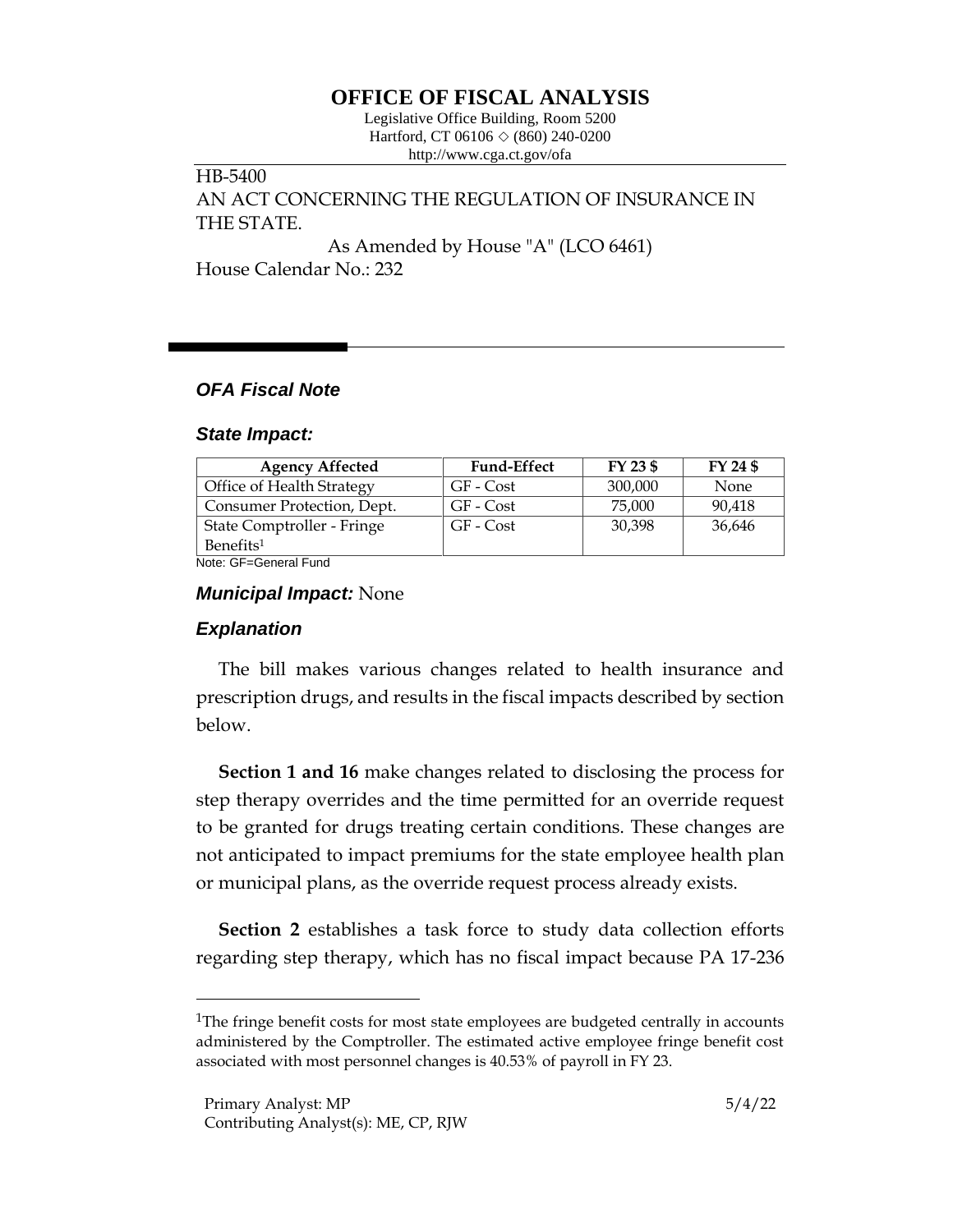prohibits transportation allowances for task force members.

**Sections 3-5** apply the state's copay accumulator program prohibition to high deductible health plans to the maximum extent permitted by federal law, which results in no fiscal impact to the state and municipalities.

**Sections 6 and 7** extend the notification period that insureds must notify insurers regarding the birth of a child, from 61 days to 91 days. The bill specifies that claims during the extended period are not prejudiced if notification or payment of premium is not provided, and therefore there is no anticipated impact to premiums to the state employee health plan, the Exchange, or municipal plans.

**Sections 8-13** require the Department of Consumer Protection (DCP) to establish a Canadian Legend Drug Importation Program (CLDIP) resulting in costs of approximately \$75,000 to DCP (salary) and \$30,398 to OSC (fringe benefits) in FY 23, and \$90,418 to DCP (salary) and \$36,646 to OSC (fringe benefits) in FY 24 and each fiscal year thereafter. In FY 23 only, a six-month durational Project Manager is needed to submit a request to the federal Secretary of Health and Human Services for approval to establish the CLDIP. Assuming federal approval is granted, a full-time Drug Control Agent will be needed to run the program beginning in FY 24.

**Section 14** requires the Office of Health Strategy (OHS) to prepare and submit a report on pharmacy benefit manager distribution of prescription drug practices regarding spread pricing arrangements, manufacturing rebates and transparency and accountability. OHS will need to hire a consultant, with a one-time cost estimated at \$300,000 to prepare this report as OHS staff does not have expertise in this area.

**Section 15**, which requires the State Comptroller to prepare and submit a report, has no fiscal impact since the agency has enough expertise within existing staff resources to conduct the study.